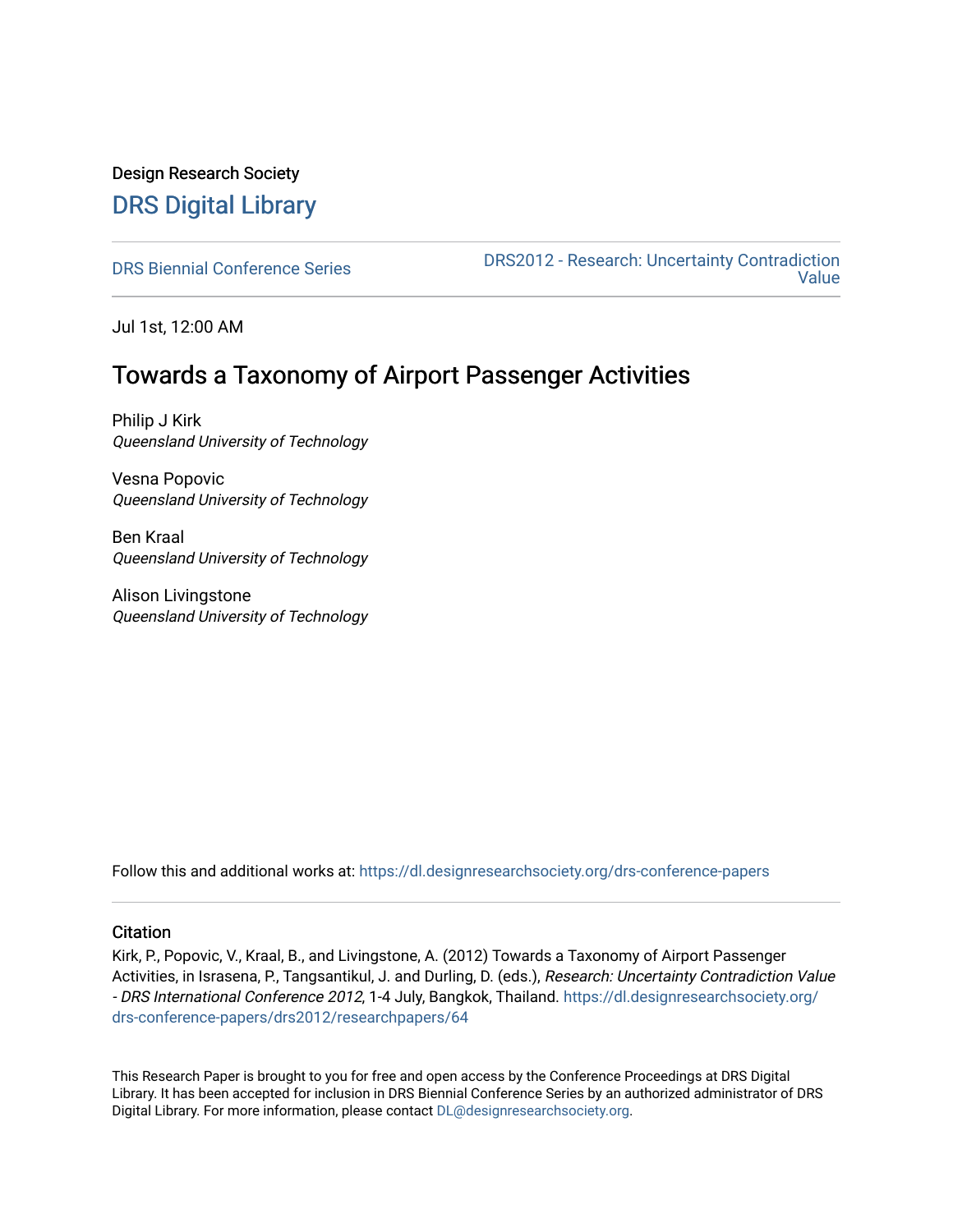

# **Towards a Taxonomy of Airport Passenger Activities**

Philip J KIRK, Vesna POPOVIC, Ben KRAAL and Alison LIVINGSTONE Queensland University of Technology

#### *Abstract*

*Airports are vital sources of income to a country and city. Airports are often understood from a management perspective, rather than a passenger perspective. As passengers are a vital customer of airports, a passenger perspective can provide a novel approach in understanding and improving the airport experience. This paper focuses on the study of passenger experiences at airports. This research is built on recent investigations of passenger discretionary activities in airports by the authors, which have provided a new perspective on understanding the airport experience.*

*The research reported in this paper involves field studies at three Australian airports. Seventy one people who had impending travel were recruited to take part in the field study. Data collection methods included video-recorded observation and post-travel interviews. Observations were coded and a list of activities performed was developed. These activities were then classified into an activity taxonomy, depending on the activity location and context.*

*The study demonstrates that there is a wide range of activities performed by passengers as they navigate through the airport. The emerging activity taxonomy consists of eight categories. They include: (i) processing (ii) preparatory (iii ) consumptive (iv) social (v) entertainment (vi) passive (vii) queuing and (viii) moving.*

*The research provides a novel perspective to understand the experience of passenger at international airports. It has been applied in airports to improve passenger processing and reduce waiting times. The significance of the taxonomy lies in its potential application to airport terminal design and how it can be utilised to understand and improve the passenger experience.* 

*Keywords: activity-centred design, airport experience, passenger experience, taxonomy*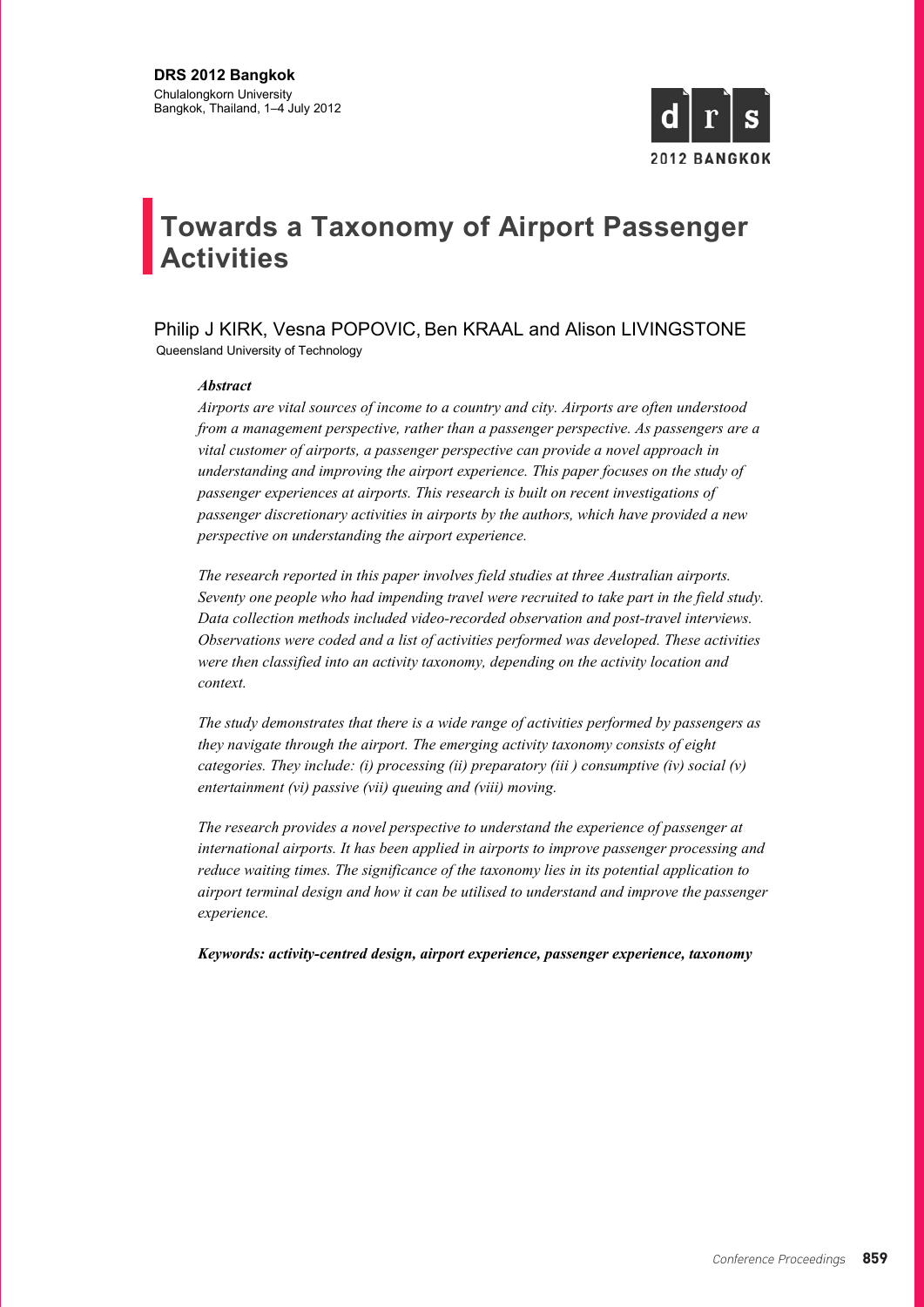#### **Introduction**

Passengers are vital customers of airports who expect an efficient, pleasant and safe experience. A pleasant airport experience has been described as an important way to encourage spending and influence future travel plans (Airport Council International, 2008), while a poor experience has been identified as a threat to a city/country's economic stability (London First, 2008). For these reasons, airports have had to become increasingly customer focused. To ensure a passenger's experience is pleasant it is necessary to understand what is important to a passenger, and how airports could respond to any shortcomings. Historically, research about passenger experience has been completed from a management perspective, and has focused on the time it takes passenger to get through the processing domains of check-in, security, customs and boarding. However, there is a lack of research that focuses on the passenger's perspective. In the limited research that takes a passenger perspective the focus is on the introduction of new technologies. The International Air Transport Association (IATA) has looked at improving the passenger travel experience by replacing repetitive checks of passengers and their documents with new streamlined systems (International Air Transport Association, 2009). This technology-focused program has an emphasis on processing activities. Getting "permission to board" is sought at all processing domains. However, the current research is not based on an adequate analysis of the present situation in airports, and lacks a passenger centred approach (Kraal, Popovic, & Kirk, 2009; Popovic, Kraal, & Kirk, 2009).

An activity-centred approach allows interactions with interfaces to be understood in a social, cultural and emotional context (Gay & Hembrooke, 2004; Norman, 1998). These contexts are essential to understanding the experience of users (Popovic, 2007). Authors have recently developed a novel approach to understand passengers as users of an airport (Kraal *et al.*, 2009; Popovic *et al.*, 2009). This approach concentrates on the activities passengers undertake in airports, rather than just the time it takes passengers to complete processing tasks. This unique approach allows researchers to understand passengers' full airport experience. It can provide insight into simple ways to support and improve passenger flow. This research aims to address the lack of understanding of the complete passenger experience by answering the question "what do passengers do during an airport experience?" By understanding the activities, the sequence of activities and the reason why they were carried out the research is able to provide insight into how to support and improve the processing of passengers. The activity-centred approach can identify problems in the sequence of processing activities in airports

Airport processes are not the only focus of the research. A large part of the airport experience involves non-processing periods, referred to as enforced leisure time (Rowley & Slack, 1999), or discretionary time (Popovic *et al.*, 2009). This part of the experience can account for around two thirds of the total time at the airport (Underhill, 2008). Discretionary activities can occur throughout the airport experience (figure 1) and have not been well explored. Figure 1 illustrates the processing domains passenger needs to get through at an airport. The four domains of the airport are check-in, security, customs and boarding. Between these processing domains the passenger can undertake discretionary activities such as shopping or getting something to eat.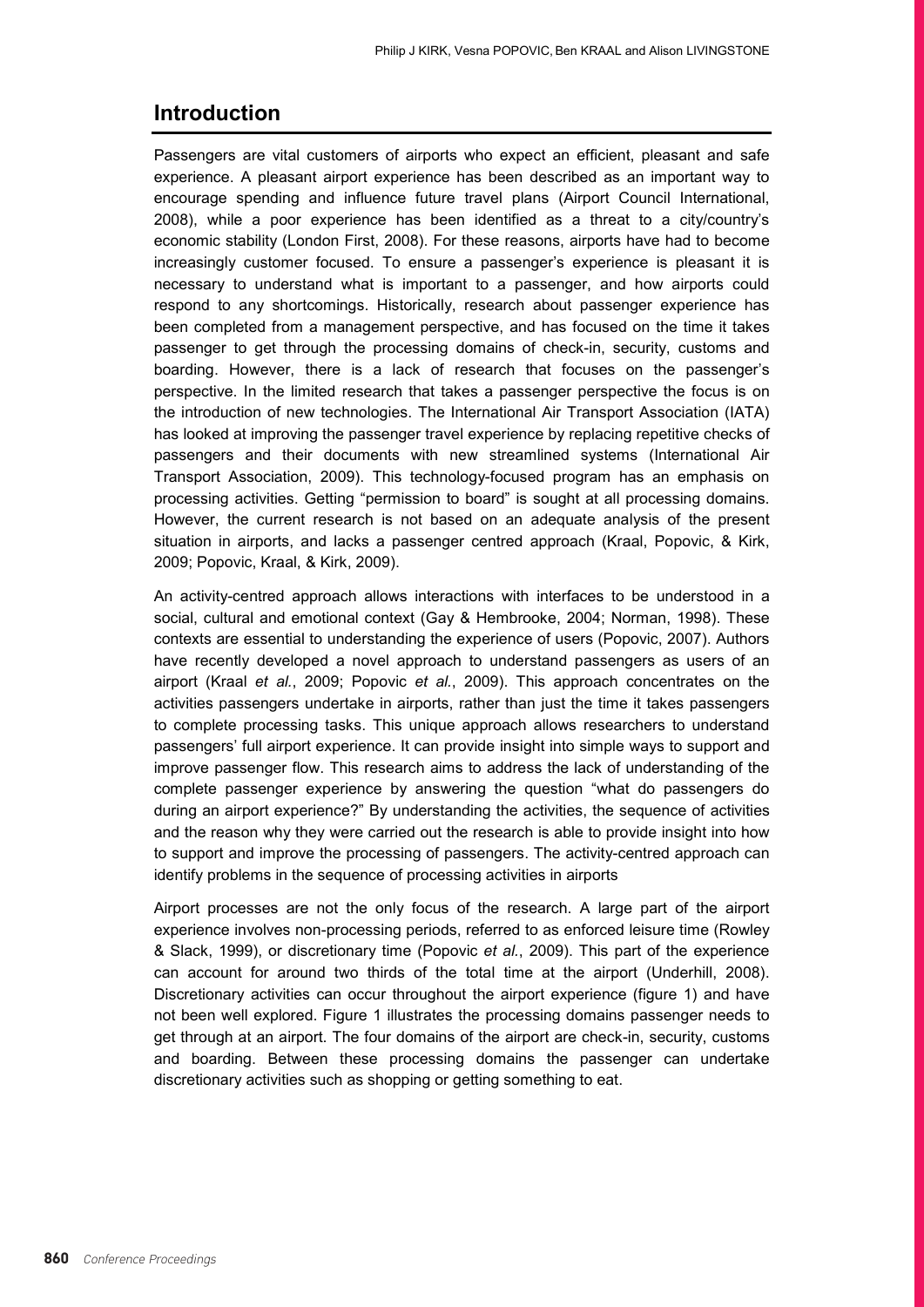

Figure 1 Processing domains at international departures

#### **Methods**

Data was collected at three airports in Australia: Brisbane International Airport, Melbourne International Airport and the Gold Coast International Airport. All data was collected between June 2010 and May 2011 with seventy one passengers agreeing to be observed. Passengers at Brisbane Airport were recruited weeks before their departure date through advertising in Brisbane city centre retail outlets, and around university campuses. Passengers using an airline executive lounge were excluded from the research. No other selection criteria were used. Passengers at Melbourne and Gold Coast Airport were recruited as they entered the airport on their day of travel. Those passengers using an airline executive lounge were excluded. Once observations were commenced the observed passenger was followed at a discreet distance by the researcher. All activities undertaken by the passenger were recorded on video camera. At all times the distance between the researcher and observed passenger was between five and fifteen meters. After the completion of the observations video footage was coded through the use of Observer software (Noldus, 2011). A coding scheme was developed which listed the activities performed by each passenger. This coding scheme was developed as coding progressed, and was validated by independent coders to ensure consistency and accuracy. Passengers took part in a retrospective interview which was recorded and transcribed for analysis. Coding of the interviews was supported by Atlas (Atlas.ti, 2010). Interviews clarified passengers experiences; what the passenger had done and why. During the retrospective interview passengers were asked to watch several ten second clips of interesting occurrences throughout their airport experience which they discussed.

Observer (Noldus, 2011) was used to generate maps of passenger activities. These maps, in conjunction with the retrospective interviews, assisted in generating a list of activities (table 1).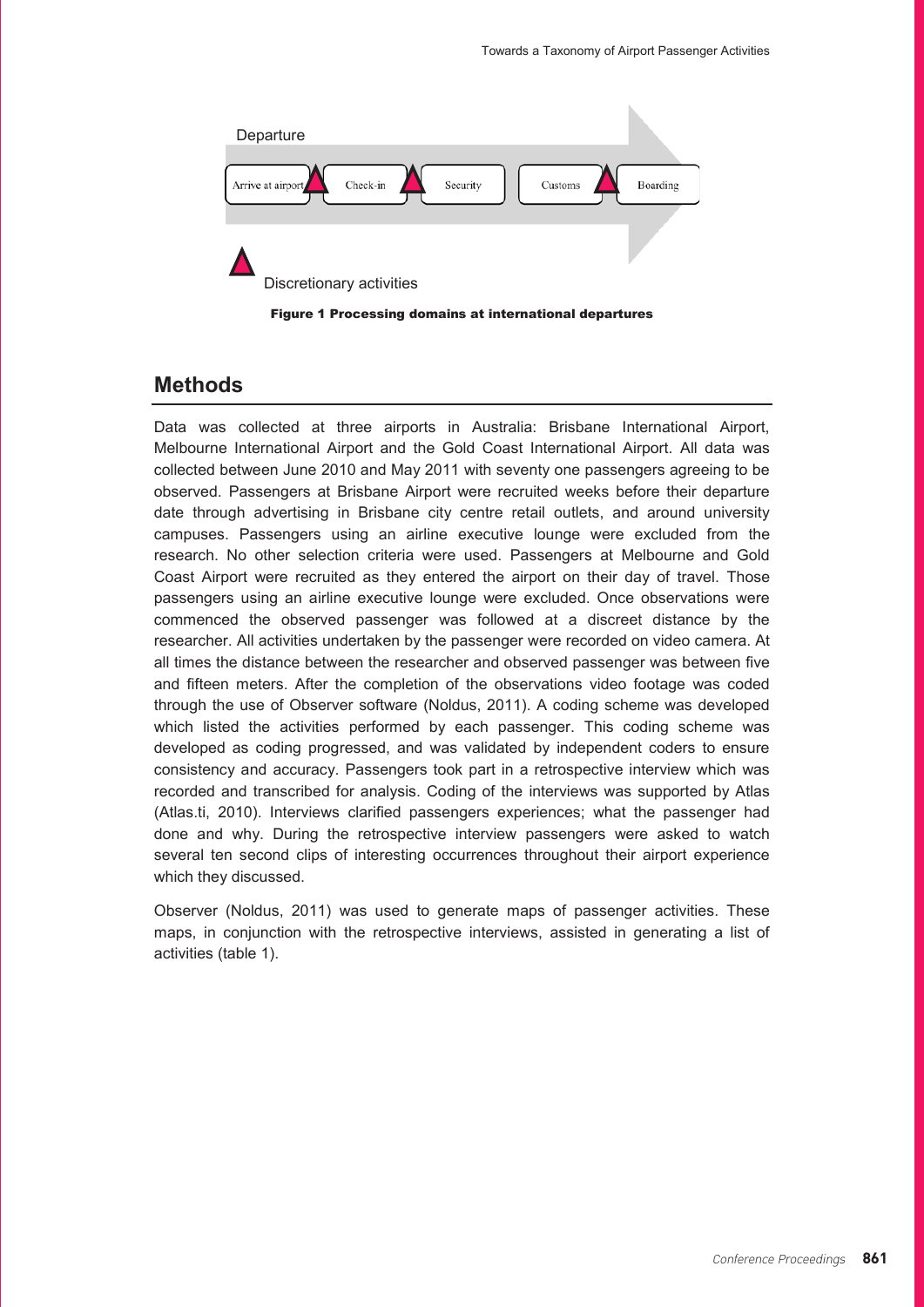| THE HST OF ACTIVITIES IN AN AIL DOLL |                                                     |                                |  |  |
|--------------------------------------|-----------------------------------------------------|--------------------------------|--|--|
| <i><b>Activity list</b></i>          |                                                     |                                |  |  |
| Interact with staff                  | Interact with group                                 | Interact with non-group        |  |  |
| Interact with own<br>technology      | Interact with airport<br>technology                 | Repacking                      |  |  |
| Unpacking                            | Reading/writing                                     | Eating/drinking                |  |  |
| <b>Browsing</b>                      | Purchasing                                          | Lying/sleeping                 |  |  |
| Sitting                              | Waiting/standing                                    | Walking without luggage        |  |  |
| Walking with luggage                 | Walking with pram                                   | Walking with trolley           |  |  |
| Being scanned                        | <b>Filling out Outgoing</b><br>Passenger Card (OPC) | Random extra security<br>check |  |  |
| Set-off scanner                      | Checking signage                                    | Checking flight<br>information |  |  |
| Using water fountain                 | Smoking                                             | Saying goodbye                 |  |  |
| Grooming                             | Queuing                                             |                                |  |  |

**Table 1 The list of activities in an airport**

#### **Development of taxonomic groups**

Taxonomic groups were developed from both the activities and the context in which they were carried out. The context was dependent on the location, whether a passenger was being processed or not, and how the passenger described what occurred in the retrospective interview. The below examples show how four of the taxonomic groups developed out of the activity of "interacting with staff". All passengers were seen to do this activity during their airport experience and four contexts were observed.

First, when a passenger was being processed – the passenger and staff member would discuss the check-in process (figure 2). The output from Observer (the left of figure 2) shows the passenger was being processed at check-in, and after queuing, interacted with a staff member. The video shows the passenger (in red) and check-in staff member (in blue) interacting. This activity was grouped as "processing".



Figure 2 Interaction between a passenger and staff member at check-in

Second, when a staff member would discuss an upcoming step in the airport experience – the output from Observer and the video show the passenger interacting with a staff member (figure 2). The context was the same but the interaction differed. This was described by the passenger as "Yeah it [the Outgoing Passenger Card] was handed to me at the check-in counter" and "they informed me [to fill it out]". This interaction involved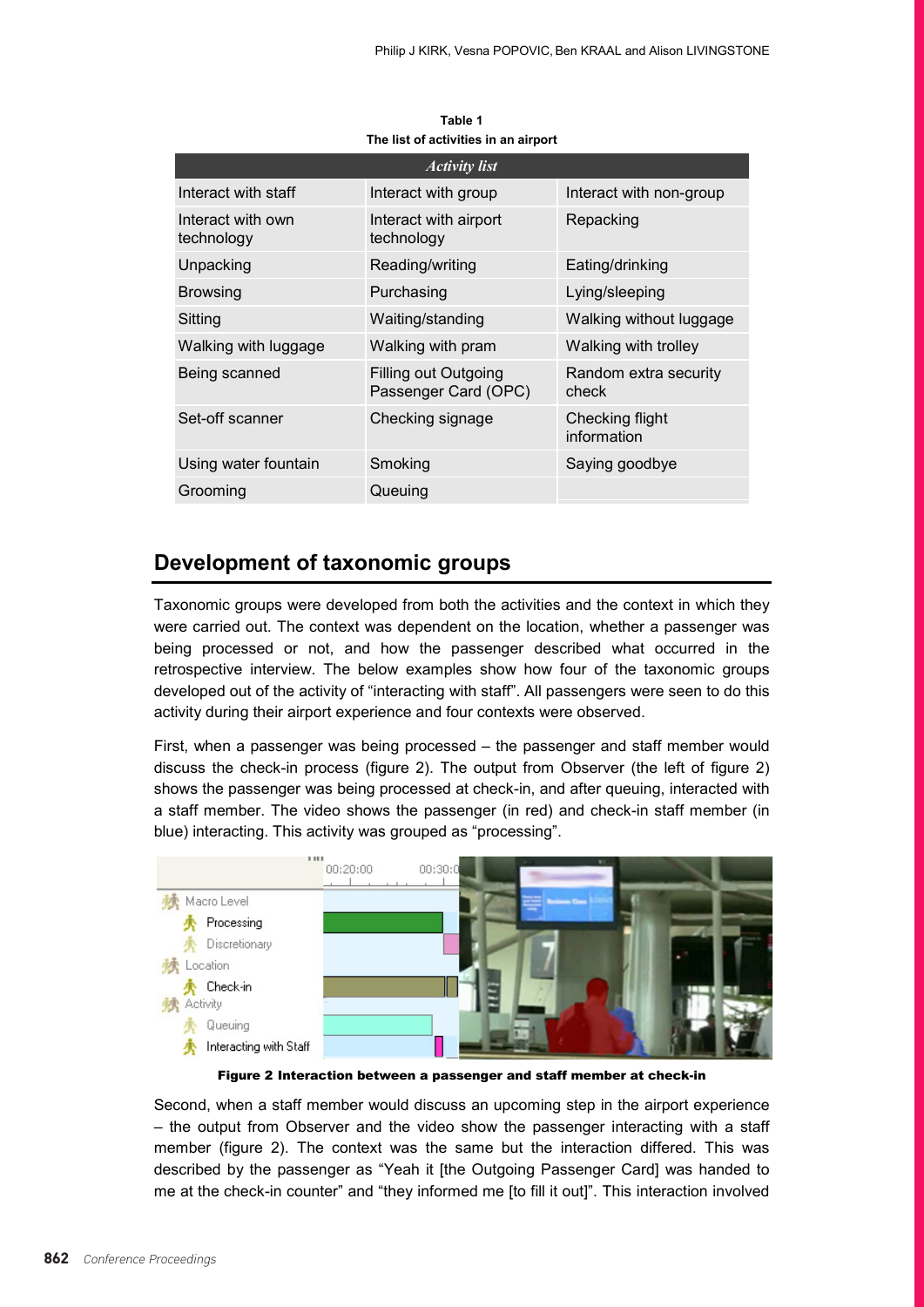the staff member informing the passenger of a step they needed to complete; preparing for a future processing activity. This activity was grouped as "preparatory"

Third, passengers described having a social conversation with staff members – the interaction had nothing to do with the airport process. It was an informal conversation between the staff and passenger. The output from Observer (the left of figure 3) shows the passenger was at a shop and interacted with a staff member. The video shows the passenger (in red) and check-in staff member (in blue) interacting. The context of the interaction was social as the passenger described the interaction as "they were talking to us about babies, and they were quite funny. They were joking." This activity was grouped as "social".



Figure 3 Interaction between a passenger and staff member at duty free

Finally, when staff members and passengers interacted in retail outlets – the interaction was about a product in the shop (figure 3). The context of the interaction was to do with a potential purchase as the passenger said "I was able to ask her a little bit more information about what products they had." This activity was grouped as "consumptive".

As can be seen in the above examples the taxonomic groups come from the observed activity and the context of the activity. Figures 2 and 3 show the same interaction but the retrospective interview with the passengers shows the different contexts. By analyzing the activities and the context eight taxonomic groups have been developed. These eight taxonomic groups will now be outlined and how these groups impact airport processes, passenger flow and experience will be considered.

#### **Outline of taxonomic groups**

Table 2 shows eight taxonomic groups and the associated activities and demonstrates that each of the twenty-nine activities fits into at least one taxonomic group. However, many of the activities belong into more than one taxonomic group. Each group will be discussed with respect to how the eight categories impact passenger flow, processes and experience.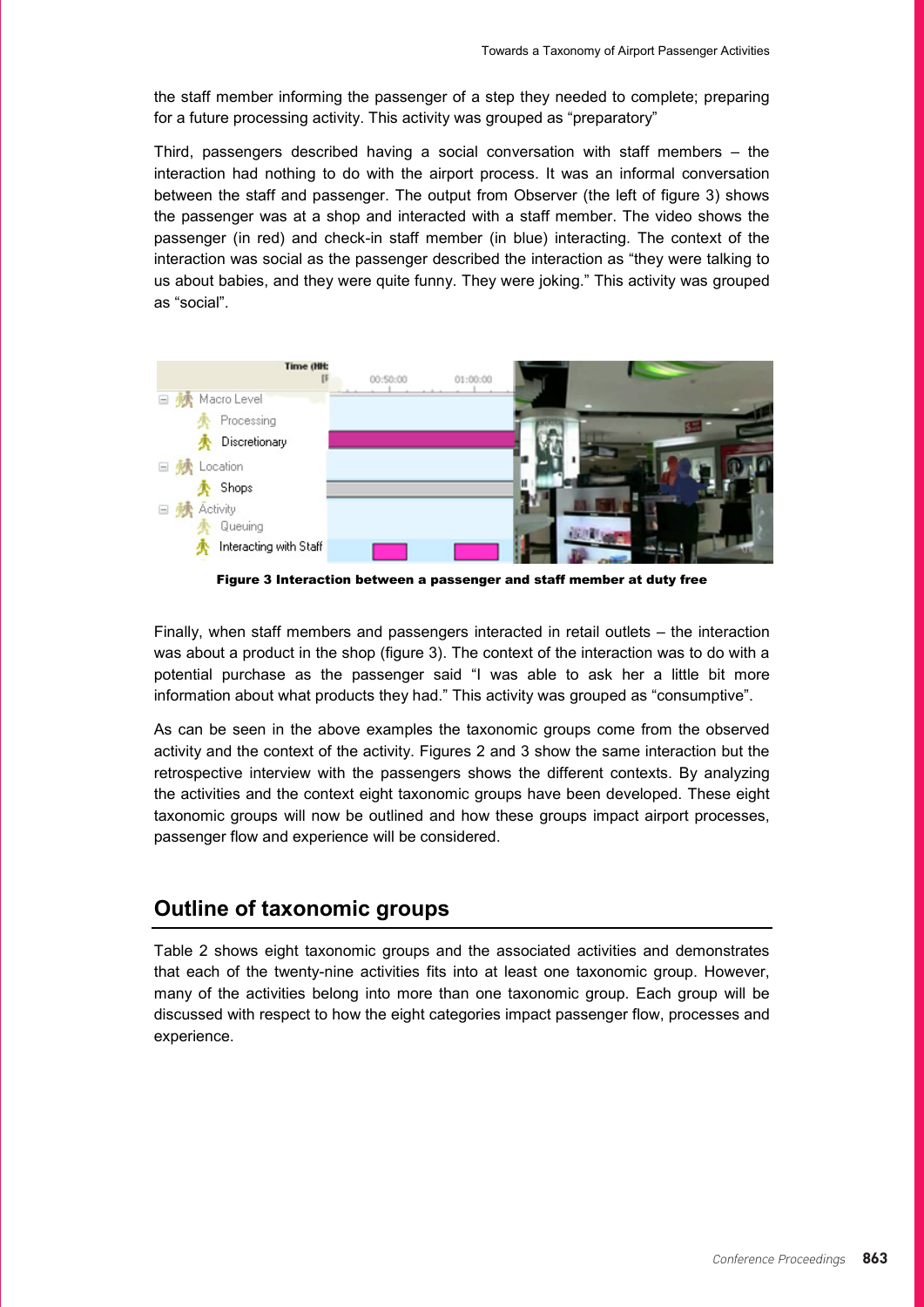|               | <b>Taxonomic Group Associated activities</b>                                                                                                                                                                                    |
|---------------|---------------------------------------------------------------------------------------------------------------------------------------------------------------------------------------------------------------------------------|
| Processing    | Interacting with staff<br>Filling out OPC<br>Being scanned<br>Setting of scanner<br>Random extra security check                                                                                                                 |
| Preparatory   | Interacting with staff<br>Filling out OPC<br>Interacting with own technology<br>Interacting with airport technology<br>Unpacking<br>Repacking<br>Reading/writing<br>Checking flight information<br>Grooming<br>Checking signage |
| Consumptive   | Interacting with staff<br>Interacting with own group<br>Interacting with airport technology<br>Eating/drinking<br><b>Browsing</b><br>Purchasing<br>Using water fountain<br>Smoking                                              |
| Social        | Interacting with staff<br>Interacting with group member<br>Interacting with own technology<br>Reading/writing<br>Eating/drinking<br>Interacting with non-group member<br>Saying goodbye                                         |
| Entertainment | Interacting with own technology<br>Interacting with airport technology<br>Reading/writing<br>Checking flight information<br><b>Browsing</b>                                                                                     |
| Passive       | Waiting/standing<br>Sitting<br>Lying/sleeping                                                                                                                                                                                   |
| Queuing       | Queuing                                                                                                                                                                                                                         |
| Moving        | Walking with luggage<br>Walking without luggage<br>Walking with trolley<br>Walking with pram                                                                                                                                    |

**Table 2 The eight taxonomic groups and associated activities**

### **Processing activities**

Processing activities occurred when observed passengers were being processed at the various airport domains: check-in, security, customs or boarding (figure 1). These activities are an essential part of the passenger being able to board their flight. Processing activities can only occur at processing domains. Currently processing activities only occur between the passenger and a member of staff at the airport. There was no observation of passengers being able to use airport technology, as there was no technology available to complete processing activities. However, this will change in the future with technology likely to become a dominant feature of processing activities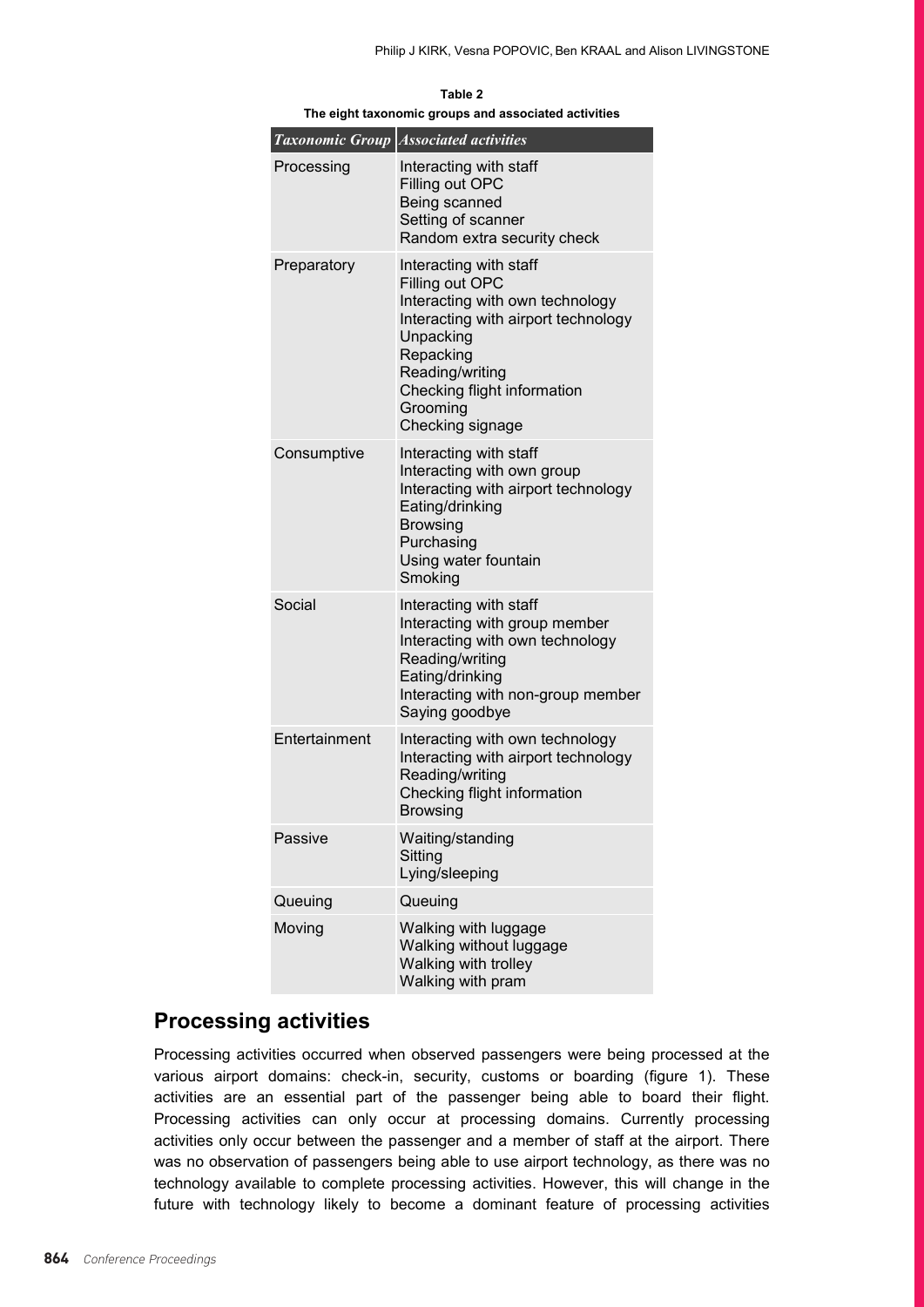(International Air Transport Association, 2009). Processing activities were regarded by passengers as necessary, with passengers having little control over what happens. Passengers referred to processing as "a necessary hassle" in the airport experience.

The amount of time passengers spent undertaking processing activities impacts the airport as it is used as a measure of how well an airport is performing (Consumer Protection Group, 2009; Meyer & Schwager, 2007). The time taken for passengers to get through security or check-in are examples of measurements of airport performance. If passengers are aware of upcoming processing domains they can complete preparatory activities which can reduce the amount of time a passenger spends being processed.

### **Preparatory activities**

Preparatory activities occurred when passengers were preparing for subsequent processing and/or discretionary experiences. Preparatory activities were carried out more often by experienced passengers. These activities also occurred more often when staff instructed passengers of future activities they would need to carry out. An example was observed at check-in when staff instructed passengers that they need to complete their Outgoing Passenger Card (OPC) before customs. Another example was when duty free staff instructed passengers that they could purchase items, such as alcohol, now and collect it on their way back through the airport on their return. This is an example of an activity that is preparatory but leads to a consumptive activity.

Preparatory activities are potentially the most important to the airport as they allow the passenger to prepare themselves for next processing domains. When passengers were prepared for a domain they often proceeded more quickly. For example passengers completed security on their first attempt when they had removed all 'risk' items from their person (such as liquids, laptops, metal objects) beforehand. When passengers were not prepared they had to return for a second scan, or have their bag searched. This could lead to delays to other passengers at security. A useful preparatory activity observed was when passengers completed their OPC before entering customs. Failing to complete this document has been identified as a major source of delay and frustration at customs (Rehbein AOS, 2007). Preparatory activities also provided the passengers with a degree of control over the airport process. If they could prepare for a domain they could attempt to control to some degree how successful the interaction was. Airports need to provide both the information and a location to carry out preparatory activities.

### **Consumptive activities**

Consumptive activities occurred when passengers browsed, purchased or consumed items. Consumptive activities are extremely important to airports as they are a major source of income (Graham, 2009). Consumptive activities were also important to passengers as they were used as a method to reduce their perceived waiting. Many passengers stated that "killing time" was a very important part of their airport experience. Killing time involved passengers browsing through the shops, often without the aim of purchasing any products. These activities were influenced by whether the passenger was accompanied and who accompanied them (Livingstone, Popovic, Kraal, & Kirk, 2012).

### **Social activities**

Social activities occurred when passengers interacted with another person. They were the most frequent interaction passengers undertook. Again these activities were often stated as a method to "kill time" at the airport.

Social activities are viewed by passengers as a positive way to spend their time in the airport. However social activities can cause problems to the airport processes. Groups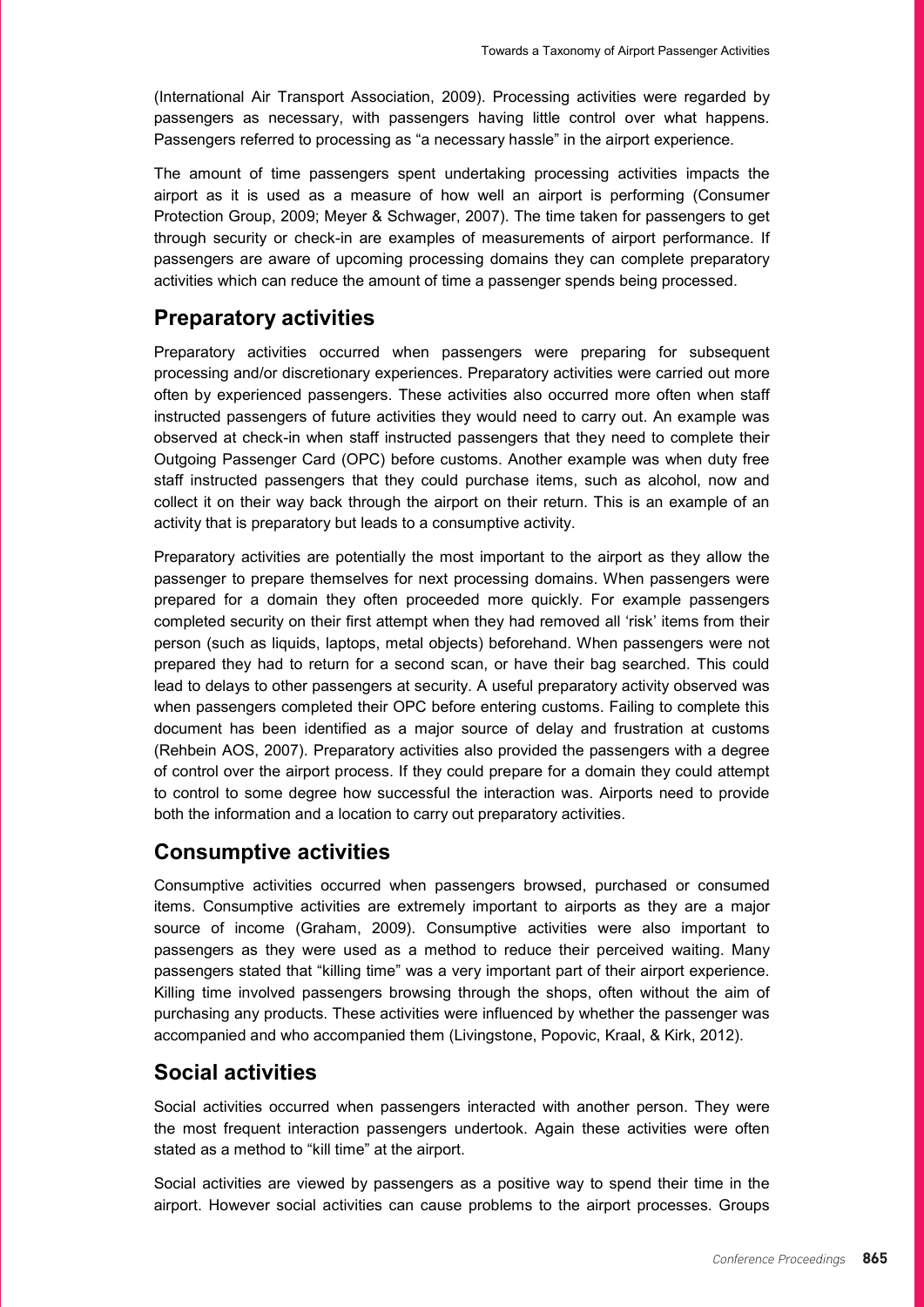often waited for other members, allowing their group to reform, but this could cause obstructions to passenger flow. Passengers can also be accompanied by non-travellers, referred to as "wavers". Wavers are people who go to the airport to see their passenger off, but do not travel on and therefore do not have to undertake any processing activities. Wavers and passengers often say goodbye close to the entrance to security. This was observed to cause obstructions to the flow of other passengers. In other situations, social activities were observed to benefit the airport. Benefits occur when experienced travelers informed novice travelers of activities need to be completed for upcoming processing domains, or about rules on the amount of alcohol allowed to be carried to their country of destination.

## **Entertainment activities**

Entertainment activities occurred when passengers would entertain themselves, with no other people involved. Again this was done as a way to "kill time" until departure. Entertainment activities could comprise up to 73% of a passengers discretionary time. Passengers considered entertainment activities to be a very important aspect of their airport experience. The lack of entertainment facilities was mentioned by passengers as a major frustration. This was mainly due to no easily accessible wireless internet.

The main entertainment activity was 'interacting with own technology'. This activity was hard to distinguish as to which category it fitted into. For example, passengers gave entertainment, social and preparatory contexts for their interactions. Some interactions were playing games (entertainment), communicating with friends (social) or booking further accommodation (preparatory). Categorisation of each case of technology use was difficult as passengers often could not recall which context each activity was undertaken within. Entertainment activities were particularly prominent with passengers travelling alone.

### **Passive activities**

Passive activities occurred when passengers sat passively somewhere in the airport, and were viewed as both positive and negative experiences. Some passengers who sat and waited said that this was a negative experience, as they were bored, and that there was nothing to do at the airport. However other passengers stated they liked this time as they were able to relax and use this time to do nothing. It is important to ensure that there are areas in the terminal to allow passengers to do these passive activities if they choose to. However to improve passenger experience airports should concentrate on reducing unwanted passive periods. The main improvement passengers stated was easily accessible wireless internet to reduce unwanted passive periods.

## **Queuing**

Queuing occurs throughout the airport experience in both processing and discretionary times. However, when passengers were asked about what they expected to happen at an airport they referred only to queuing when discussing processing domains. No passengers mentioned having to queue when discussing discretionary times. Instead, they referred to having to wait rather than queue during discretionary times.

### **Moving activities**

Moving activities occurred throughout the airport, getting from place to place. These activities were related to how passengers got through the airport, and what objects accompanied them, for example, luggage, trolleys, and prams. These activities are important for passengers to consider as they need to get from the entrance of the airport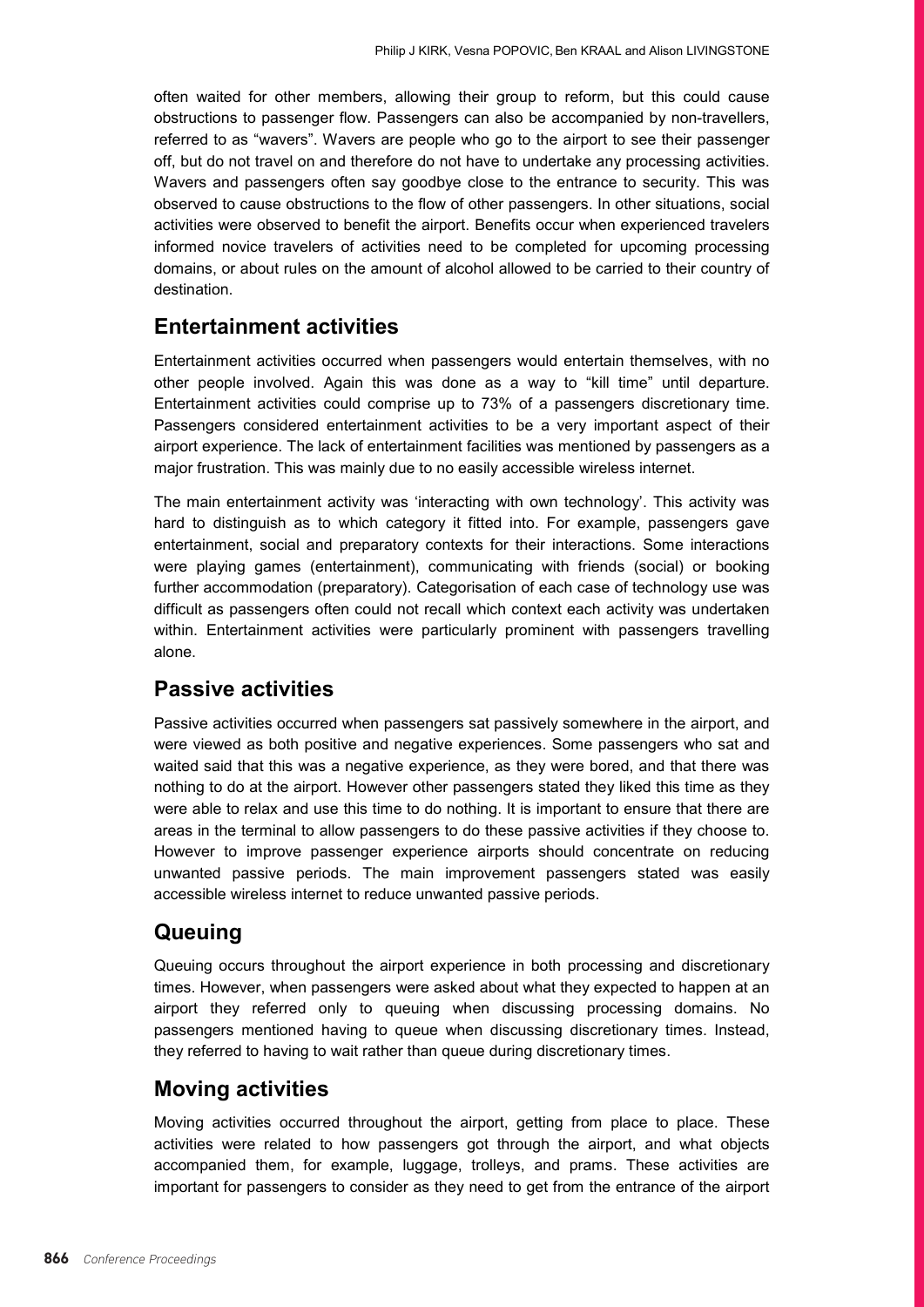to boarding in the allocated time, otherwise they will miss their flight. These activities are also important for the airport for the same reason.

#### **Discussion**

This research has demonstrated the range of activities that passengers do while at an airport and provides a novel perspective of the airport experience. Airport research generally focuses on a management perspective concentrating on the time for passenger to complete specific domains (figure 1). This research focuses on the passengers, looking at their whole departure experience including discretionary periods. Discretionary periods accounted for approximately two thirds of passengers' whole airport experience. An activity-centred approach allows us to understand what activities passengers undertake and how these can assist or hinder the airport processes. The taxonomy described in this paper takes this understanding further by not only describing the activities, but also the context(s) in which these activities occur.

Eight taxonomic groups were identified:

| Processing  | Entertainment |
|-------------|---------------|
| Preparatory | Passive       |
| Consumptive | Queuing       |
| Social      | Moving        |

Social

These taxonomic groups illustrate that previous airport research has predominantly focused on processing and queuing activities to the exclusion of six other activities that passengers undertake (Consumer Protection Group, 2009; Pitt, Wai, & Teck, 2001; Transportation Research Board of the National Academies, 2008). Consumptive activities have become more interesting to airports and airport research as they have become an important source of income (Graham, 2008). However, the other five groups (preparatory, social, entertainment, passive and moving) have been largely ignored. This paper has shown how the eight activity groups can provide an original understanding of a passengers airport experience. For example, preparatory activities are important to the airport, with the potential to improve processing facilitation. Preparatory activities are important to passengers as they give them a degree of perceived control over airport processing. It is important for airports to provide both the information and a location for passenger to carry out these activities. There is a potential to design activities to co-occur with other taxonomic groups. For example, passengers were observed to sit in a café, buy a coffee, talk and fill out their Outgoing Passenger Card (OPC). This shows preparatory, consumptive and social taxonomic groups co-occurring to improve passenger processing, experience and airport income generation.

The taxonomic groups also demonstrate how passengers deal with reducing their perceived waiting time at the airport. This "enforced leisure time" (Rowley & Slack, 1999) was viewed negatively by some passengers. When time was perceived to pass quicker than the passenger expected this was viewed positively. The lack of entertainment and consumptive activities in the airports received the most negative comments. By providing easily accessible entertainment facilities such as cheap/free wireless internet airports can support improved passenger experiences. However, it is interesting that in one airport where internet is provided free, passengers did not mention the availability. This means an airport may not receive positive feedback when items such as free wifi are provided. However, they will receive negative feedback when these items are not available. By understanding that passengers used their technology often, and allocated a significant proportion of their time to its use shows the importance. The allocation of a large amount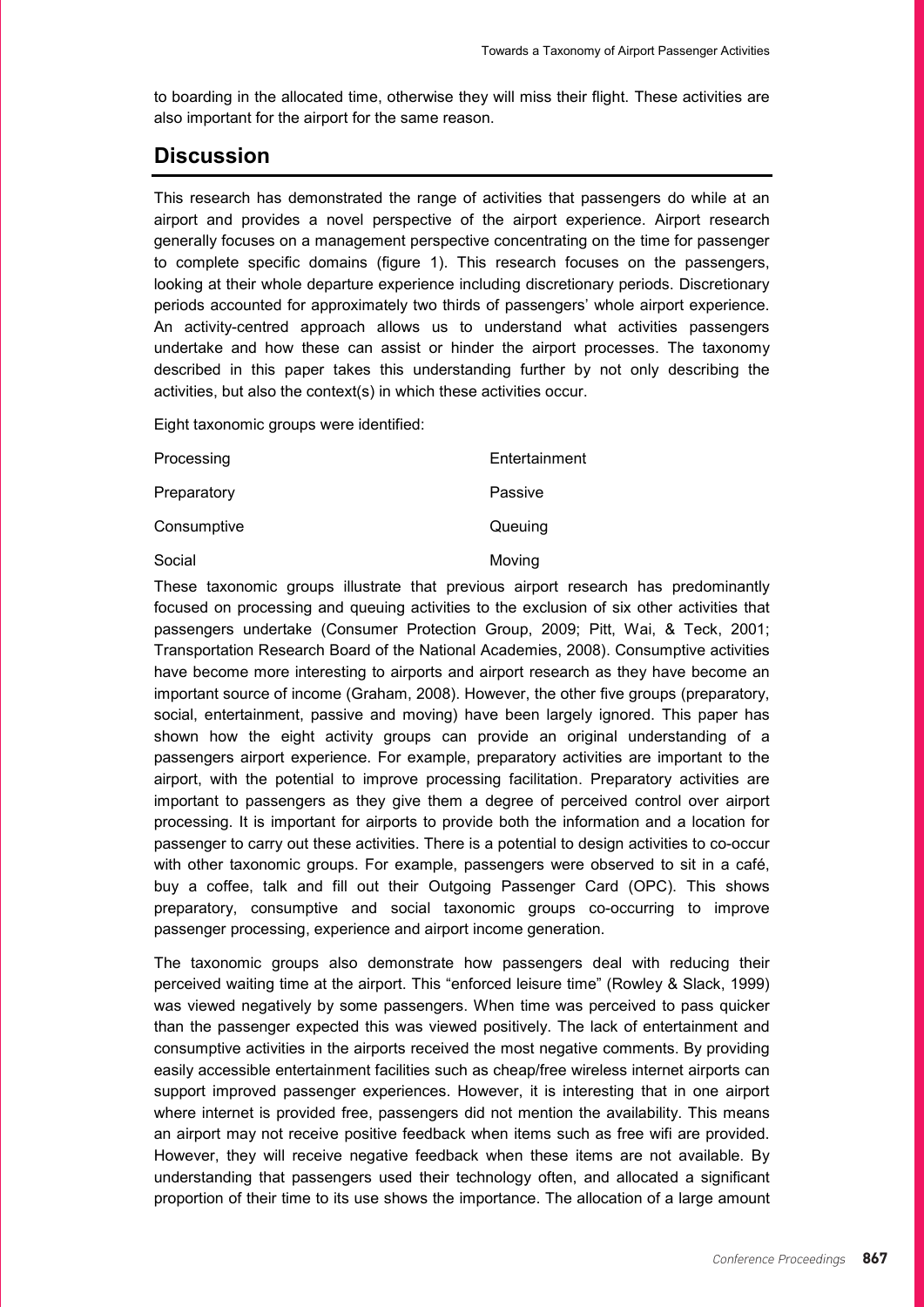of time provides feedback to the airport about its importance to the passenger experience.

Using the taxomomic groups to improve passenger processing has already been practically demonstrated within an airport (Popovic, Kraal, & Kirk, Unpublished). It was recommended that a staff member should be placed in the security domain well before passengers approach the x-ray machine. This allowed passengers to undertake preparatory activities before approaching the security domain. Passengers could gain information on exactly how they needed to prepare themselves before reaching the security check point. Passengers were able to ask questions on what items they needed to remove from themselves and their bags. Conversations with staff took place away from the main queue of the x-ray. Once the passenger was prepared for getting through security they would join the queue. Passengers would get through security on their first approach, and not have to undergo additional checks. The application of this recommendation resulted in a reduction in average waiting times from 20 minutes to 3.9 minutes, and an increase from 260 passengers per hour to 340 per hour being processed through security. This throughput of passengers was previously unheard of at Australian international airports. This practical application shows the benefit that the taxonomy can add to the airport experience. Through the knowledge of how passengers use the airport, how they navigate the various processes, and what they do during their non-processing times, airports can better manage and facilitate the airport experience for passengers.

#### **Limitations**

There are a number of limitations associated with this research. Passengers were aware of being video recorded through their airport experience and this knowledge has the potential to alter the activities passengers normally undertake. However, ethically there is no way to record passengers without their knowledge. Passengers often commented during their retrospective interviews that they often forgot they were being recorded. Another limitation could be the number of passengers who participated in the study. Seventy one passengers could be considered a small proportion of the total number of passengers leaving from the three airports investigated. However, if the amount of video footage is considered, a total of 131 hours was recorded, containing thousands of individual activities, interactions and experiences. This method provides a unique understanding of airport experience from a passenger's perspective, which has been missing from current research.

## **Conclusion and future studies**

This research has given a novel perspective to understand the experience of passengers at international departures. Close examinations of the activities passengers choose to undertake, and the context in which they are undertaken has led to a taxonomy of passenger activities. This taxonomy had demonstrated practical applications to improve passenger processing, for example the increased passenger processing at security. Increasing the potential of passengers undertaking preparatory activities at security has increased passenger throughput and decreased waiting times. Increased passenger flow is a great benefit for an airport as processing time is used as a measurement of efficiency. Reduced waiting time benefits passengers as it provided them with a greater sense of control of their experience. Airports can also improve the experience by redesigning existing facilities for the other activity groups to occur, for example by providing areas where passengers can do either passive or social activities. The significance of the taxonomy lies in its potential application to airport terminal design, and how it can be applied to understand and improve the passenger experience. The findings are transferable to other airports. Future research will look at understanding how the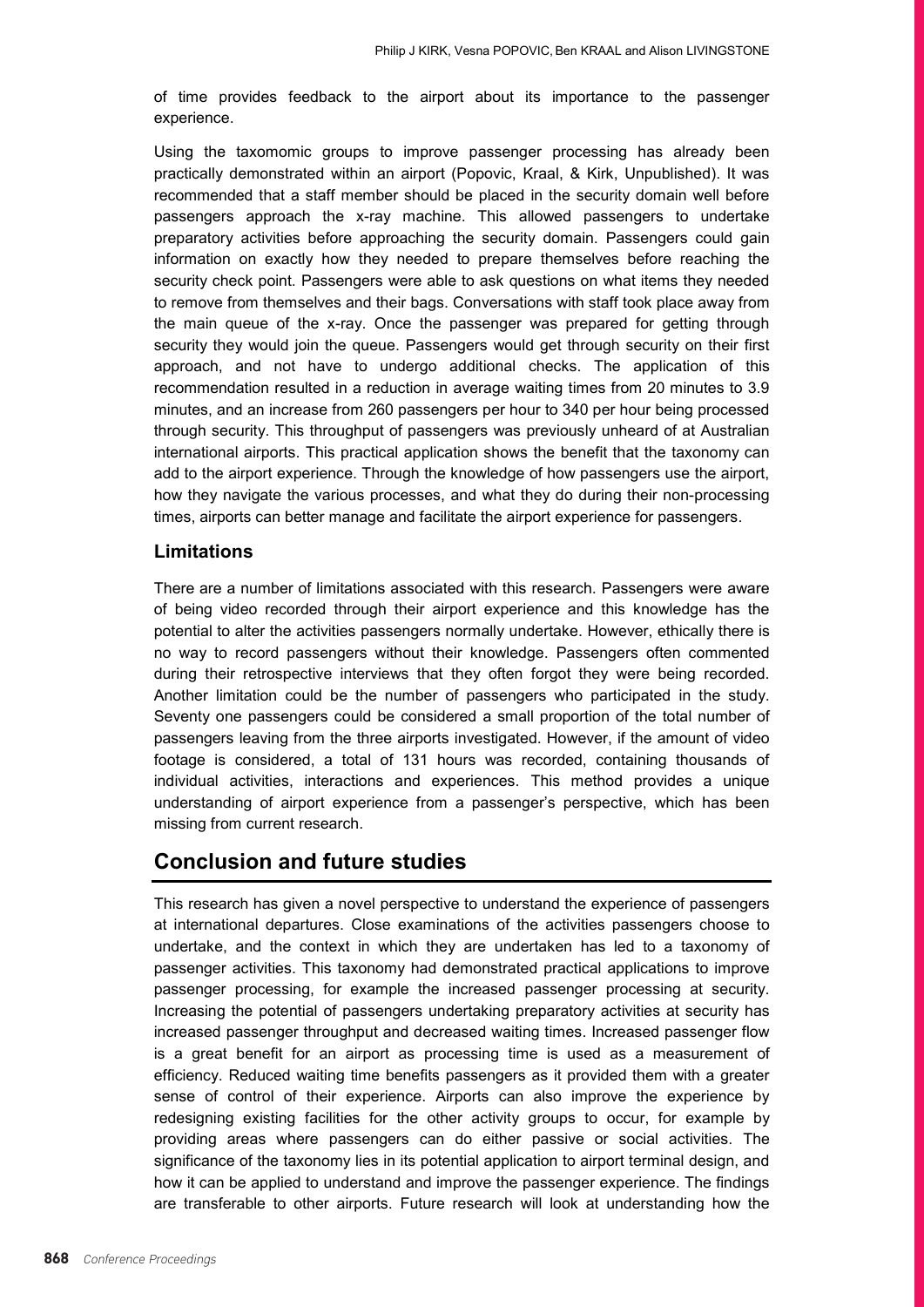groups interact throughout the airport, and will develop the relationships that exist between the activities, passenger flow and passenger experience.

#### *Acknowledgements*

This research was supported by ARC Linkage Grant no LP0990135. The authors would like to thank the ARC and Brisbane, Gold Coast and Melbourne Airports, the various other stakeholders and the passengers for their time and support while conducting this research.

#### *References*

Airport Council International. (2008). *Customer Service*. Retrieved 15 October, 2009, from www.airportservicequality.aero

Atlas.ti. (2010). Berlin: Scientific Software Development GmbH.

Consumer Protection Group. (2009). The Through Airport Passenger Experience. *Civil Aviation Authority*.

Gay, G., & Hembrooke, H. (2004). *Activity-centered design: an ecological approach to designing smart tools and useable systems*. Cambridge, Massachusetts: The MIT Press.

Graham, A. (2008). How Important are commercial revenues to today's airports? *Journal of Air Transport Management, 15*(3), 106-111.

Graham, A. (2009). How important are commercial revenues to today's airports? *Journal of Air Transport Management, 15*(3), 106-111.

International Air Transport Association. (2009). *Fast Travel Programme*. Retrieved 2 March 2010, from http://www.iata.org/NR/rdonlyres/A7A20724-3E83-42C5-9041- DCDF4228973A/0/FastTravelProgrammeStrategyF.pdf

Kraal, B., Popovic, V., & Kirk, P. J. (2009). Passengers in the Airport: Artefacts and Activities, *Ozchi*. Melbourne, Australia.

Livingstone, A., Popovic, V., Kraal, B., & Kirk, P. J. (2012). Understanding the airport passenger landside retail experience, *DRS 2012: Design Reserach Society*. Bangkok, Thailand.

London First. (2008). *Imagine a world class Heathrow*. Retrieved 12 October 2009, from http://www.londonfirst.co.uk/documents/Imagine\_a\_world\_class\_Heathrow\_SUMMARY\_web\_final.pdf

Meyer, C., & Schwager, A. (2007). Understanding customer experience. *Harvard Business Review, 85*(2), 116.

Noldus. (2011). The Observer. Netherlands: Noldus.

Norman, D. (1998). *The Invisible computer*. Cambridge, Mass: The MIT Press.

Pitt, M., Wai, F. K., & Teck, P. C. (2001). Strategic optimisation of airport passenger terminal buildings. *Facilities, 19*(11/12), 413-418.

Popovic, V. (2007). Transition from Object to Activity: Product Design Knowledge Models, *IASDR07: International Association of Societies of Design Research 2007: Emerging Trends in Design Research*. Hong Kong.

Popovic, V., Kraal, B., & Kirk, P. (2009). Passenger Experience in an Airport. An Activity-Centred Approach, *IASDR09 Proceedings*. Seoul, South Korea.

Popovic, V., Kraal, B., & Kirk, P. J. (Unpublished). Passenger experiences, *Airports of the future*. Brisbane: QUT.

Rehbein AOS. (2007). *Review of Passengers Functions at International Airports For Australian Customs Service*. Retrieved 15 February 2010, from http://www.customs.gov.au/webdata/resources/files/review-ofpassenger-functions.pdf

Rowley, J., & Slack, F. (1999). The retail experience in airport departure lounges: reaching for timelessness and placelessness. *International Marketing Review, 16*(4), 363-375.

Transportation Research Board of the National Academies. (2008). *Innovations for Airport Terminal Facilities*. Washington, D.C.: Federal Aviation Administration.

Underhill, P. (2008). *Deconstructing The Airport*. Retrieved 12 October, 2011, from http://www.newyorker.com/online/video/conference/2008/underhill